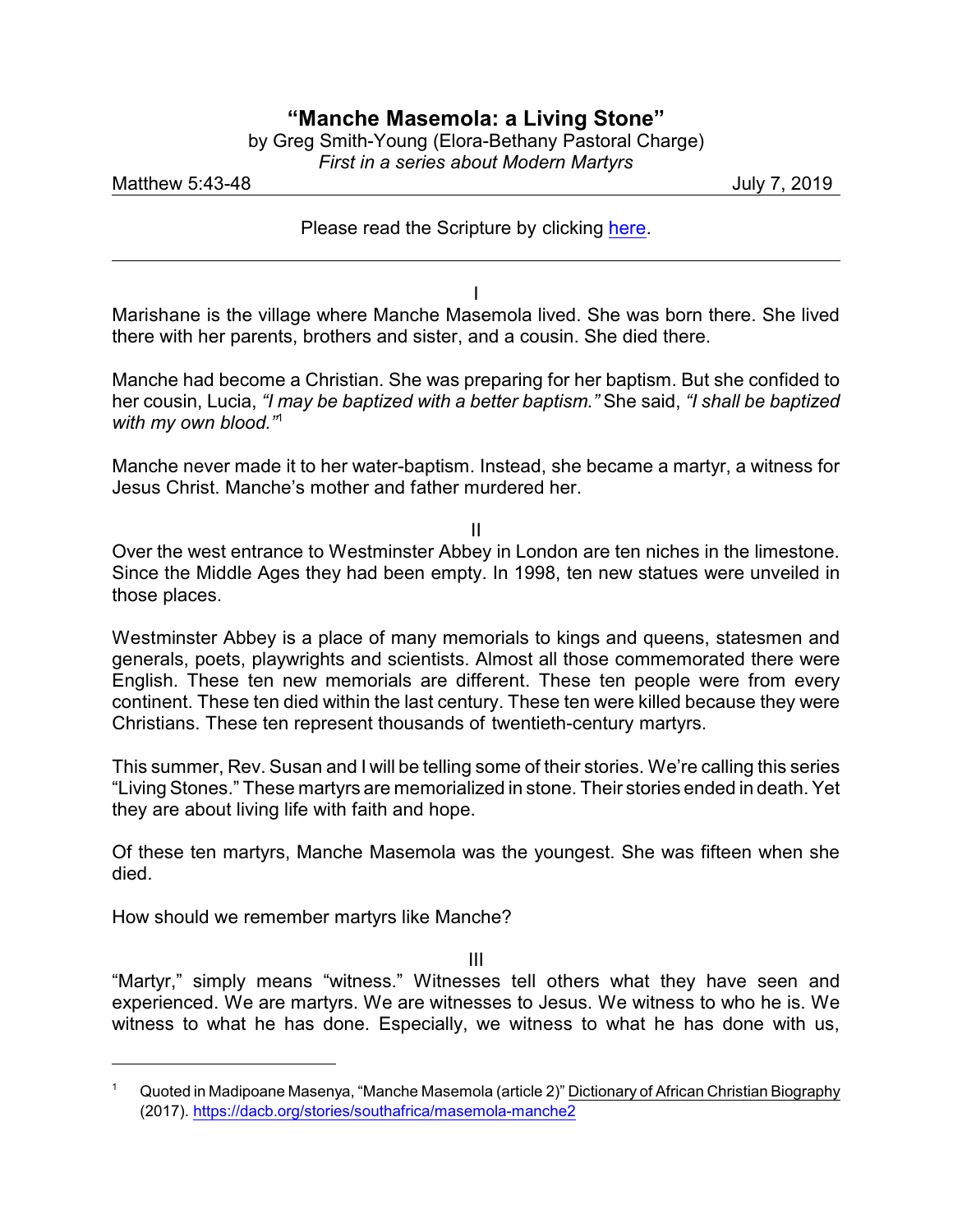personally. Good news! You don't have to die to do that.

During the first centuries of the Christian movement, many did die. Their persistent witnesses about Jesus cost them suffering and, sometimes, death. The meaning of "martyr" shifted. It came to mean someone killed for maintaining a Christian belief or practice, while knowing it would likely result in their death.

The twentieth-century was the bloodiest in human history. Also, more Christians were killed because they followed Jesus than ever before, even in those first centuries. It's important we remember them. How do we remember them best?

 $IV$ 

Listen to Manche's story.<sup>2</sup>

She was born around 1913, in the Transvaal area of South Africa. Manche belonged to the Pedi people. They had been pushed off their traditional lands by Dutch and British settlers. Manche was born into a hard life. She worked with her family around the home and in the fields. Paying for school was out of the question.

Then, she met Father Moeka. He was an Anglican priest who had recently started a mission in the community. Few among the Pedi people were Christians. They followed their traditional beliefs: communing with ancestors, dealing with spirits, and offering sacrifices.<sup>3</sup>

Father Moeka told Manche about Jesus. Manche was drawn to Jesus. With her cousin, she started going to classes at the mission twice a week. Soon she was preparing for her baptism.

Her parents were worried. Would her Christianity interfere with her work in the fields, on which her family depended? Might she refuse to marry the man they'd select for her? Might she leave them? Manche was rejecting the traditional practices and beliefs of her people. Would that put them all in danger from the spirits?

The Christian mission was dividing the community. It was undermining the Pedi culture. In those days, becoming Christian was thought to mean you had to leave your own culture behind and adopt European practices — clothing, culture, language. Nowadays we see it very differently, but that's how it was back then. Still, Father Moeka tried to be careful. He

<sup>2</sup> I've drawn this information for numerous sources. The website of The Dictionary of African Christian Biography includes two articles about her. The first is excerpted from Frederick Quinn, African Saints: Saints, Martyrs, and Holy People from the Continent of Africa (New York, NY: Crossroads Publishing Company, 2002): [dacb.org/stories/southafrica/masemola-manche](https://dacb.org/stories/southafrica/masemola-manche/). I've already cited the second article, by Madipoane Masenya. Wikipedia has an aritcle about her: [en.wikipedia.org/wiki/Manche\\_Masemola](https://en.wikipedia.org/wiki/Manche_Masemola). Finally, the Westminster Abbey website has biographies of each of the twentieth-century martyrs: [www.westminster-abbey.org/abbey-commemorations/commemorations/manche-masemola](http://www.westminster-abbey.org/abbey-commemorations/commemorations/manche-masemola%20).

<sup>3</sup> [https://en.wikipedia.org/wiki/Pedi\\_people#Religion](https://en.wikipedia.org/wiki/Pedi_people#Religion)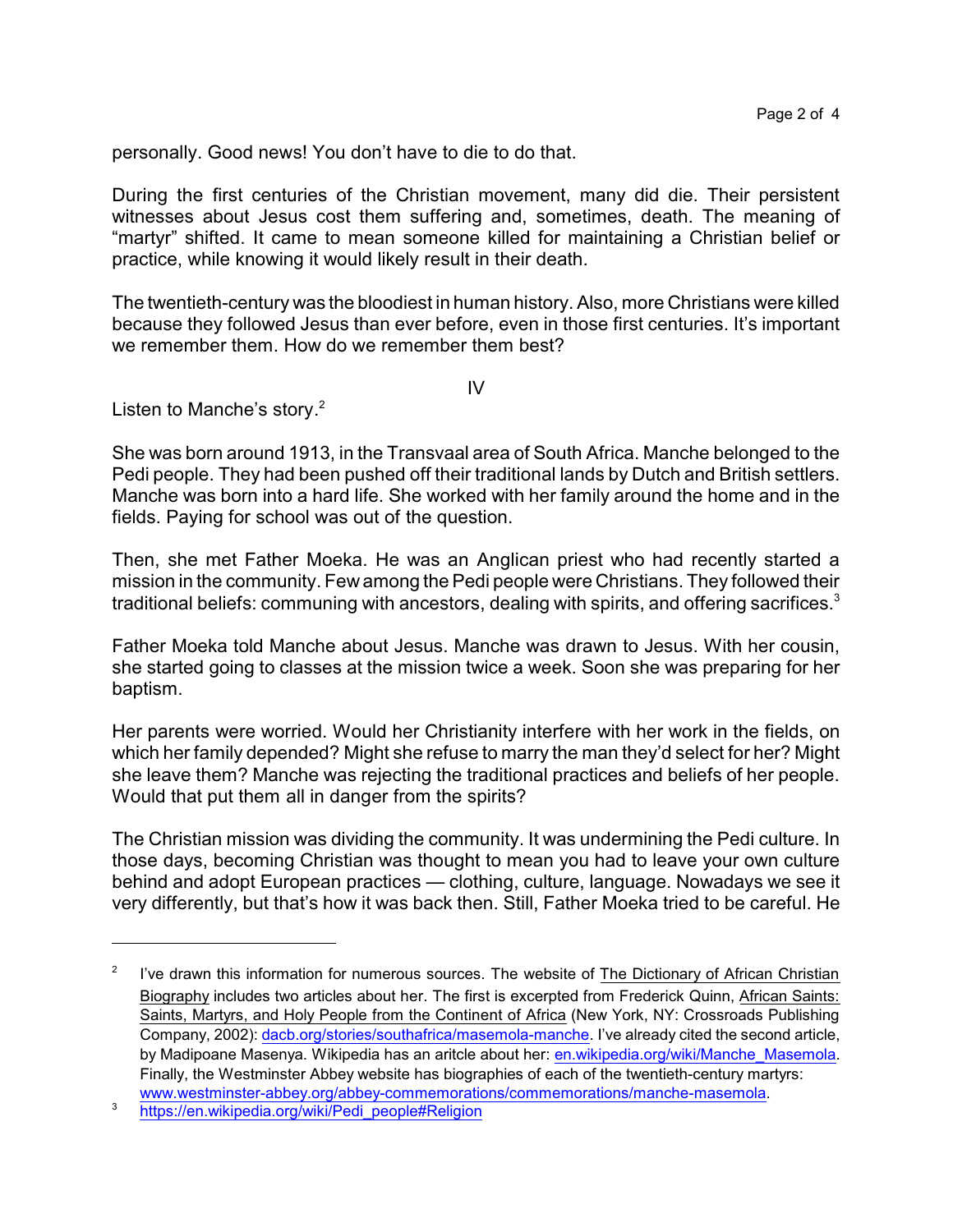suggested that those he was teaching keep wearing their traditional clothes after their baptism. However, the students refused. They wanted to become Christians, with all they assumed that involved.

Manche was caught between clashing cultures, beliefs, and loyalties. Still, she persisted in following Jesus.

Her parents forbade her from going to the baptism classes. She went anyway. They took her to a traditional healer, claiming she had been bewitched. They physically forced her to drink the remedy he prescribed. Manche's mother hid her clothes so she could not go to class. Her mother began beating her every time she went to church. They even sent her away from the village. She persisted in her faith.

Early in February 1928, her parents took her to a secluded spot outside the village. They killed her and buried her there.

V

How should we remember martyrs?

In the English Protestant tradition, the most influential books have been the Bible (The King James Version especially), the Book of Common Prayer, and John Foxe's *Book of Martyrs*. In graphic detail it tells the stories of Protestants killed by Roman Catholics.<sup>4</sup>

Roman Catholics remember their own martyrs killed by Protestants.

Mennonites remember their martyrs killed by Protestants and Catholics.

All these were people who were certain they were Christian killed by others who were certain *they* were Christian.

In Belfast, I saw murals commemorating Republican martyrs who died fighting Loyalists. A few blocks away, other murals commemorated Loyalists who died fighting Republicans.<sup>5</sup>

How should we remember martyrs? Should we?

<sup>4</sup> John Foxe, Actes and Monuments of these Latter and Perillous Days, Touching Matters of the Church (John Day, 1563). The original title was, *"Actes and monuments of these latter and perillous dayes, touching matters of the Church, wherein ar comprehended and described the great persecutions horrible troubles, that have bene wrought and practised by the Romishe prelates, speciallye in this Realme of England and Scotlande, from the yeare of our Lorde, a thousande, unto the tyme nowe present. Gathered and collected according to the true copies."* Long titles were the fashion when it was first published. Understandably, over time it it became shorter over time. See [www.bl.uk/collection-items/john-foxes-book-of-martyrs](https://www.bl.uk/collection-items/john-foxes-book-of-martyrs)

and [en.wikipedia.org/wiki/Foxe%27s\\_Book\\_of\\_Martyrs](https://en.wikipedia.org/wiki/Foxe%27s_Book_of_Martyrs).

<sup>5</sup> [https://en.wikipedia.org/wiki/Murals\\_in\\_Northern\\_Ireland](https://en.wikipedia.org/wiki/Murals_in_Northern_Ireland)